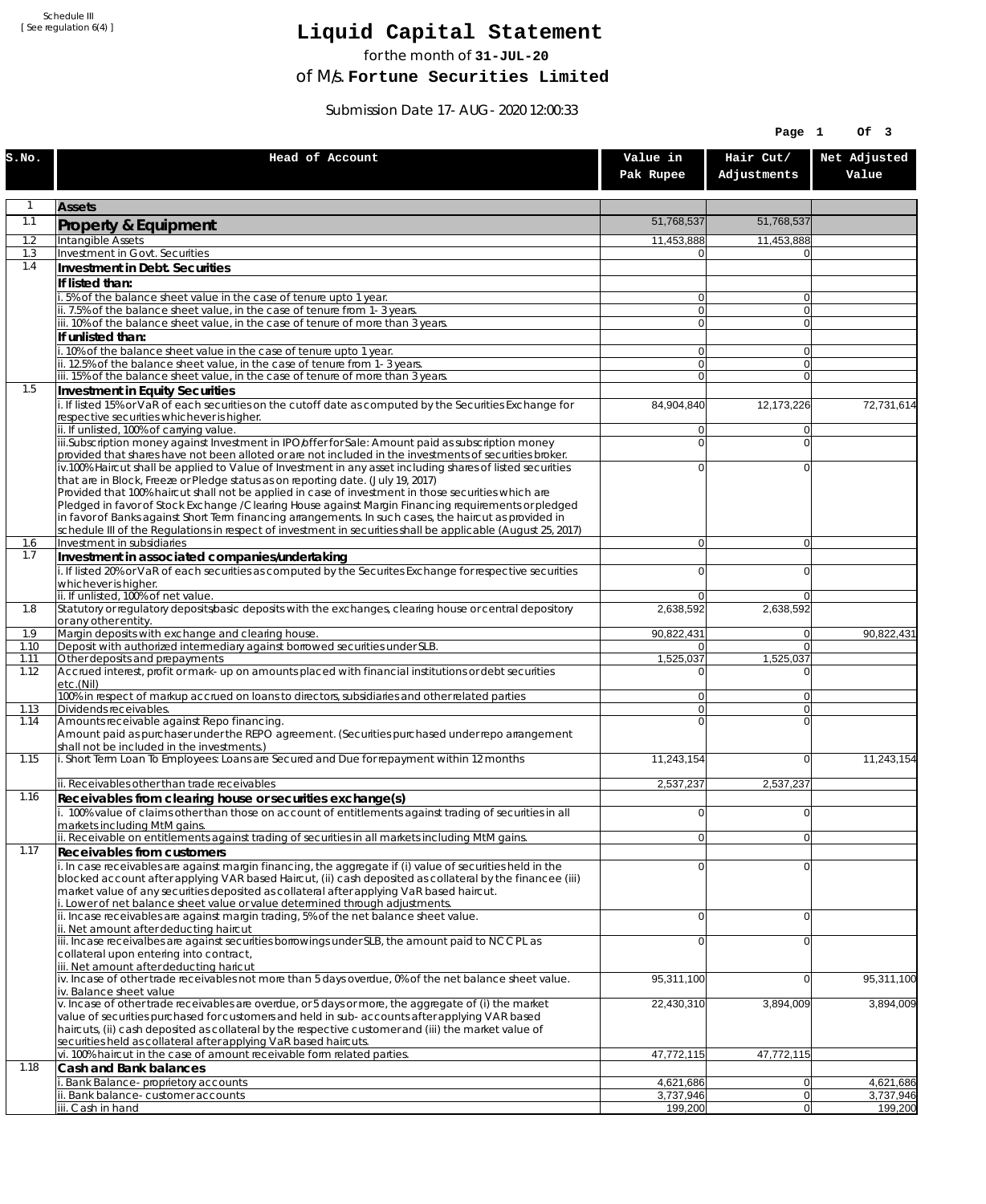Schedule III [ See regulation 6(4) ]

## **Liquid Capital Statement**

for the month of **31-JUL-20**

of M/s. **Fortune Securities Limited**

Submission Date 17-AUG-2020 12:00:33

|                |                                                                                                                                                                                                                                                                                                                                                                                                                                                                                                                                                                                                                                                                                                                             |                                  | Page 2                         | OF <sub>3</sub>        |
|----------------|-----------------------------------------------------------------------------------------------------------------------------------------------------------------------------------------------------------------------------------------------------------------------------------------------------------------------------------------------------------------------------------------------------------------------------------------------------------------------------------------------------------------------------------------------------------------------------------------------------------------------------------------------------------------------------------------------------------------------------|----------------------------------|--------------------------------|------------------------|
| S.NO.          | Head of Account                                                                                                                                                                                                                                                                                                                                                                                                                                                                                                                                                                                                                                                                                                             | Value in<br>Pak Rupee            | Hair Cut/<br>Adjustments       | Net Adjusted<br>Value  |
| 1.19           | <b>Total Assets</b>                                                                                                                                                                                                                                                                                                                                                                                                                                                                                                                                                                                                                                                                                                         | 430,966,073                      | 133,762,641                    | 282,561,140            |
| $\overline{2}$ | Liabilities                                                                                                                                                                                                                                                                                                                                                                                                                                                                                                                                                                                                                                                                                                                 |                                  |                                |                        |
| 2.1            | Trade Payables                                                                                                                                                                                                                                                                                                                                                                                                                                                                                                                                                                                                                                                                                                              |                                  |                                |                        |
|                | Payable to exchanges and clearing house<br>ii. Payable against leveraged market products                                                                                                                                                                                                                                                                                                                                                                                                                                                                                                                                                                                                                                    | 114,725,419                      | 0<br>$\mathbf{0}$              | 114,725,419            |
|                | iii. Payable to customers                                                                                                                                                                                                                                                                                                                                                                                                                                                                                                                                                                                                                                                                                                   | 104,455,446                      | 0                              | 104.455.446            |
| 2.2            | <b>Current Liabilities</b>                                                                                                                                                                                                                                                                                                                                                                                                                                                                                                                                                                                                                                                                                                  |                                  |                                |                        |
|                | . Statutory and regulatory dues<br>ii. Accruals and other payables                                                                                                                                                                                                                                                                                                                                                                                                                                                                                                                                                                                                                                                          | 1,878,892<br>3.746.963           | 0<br>$\mathbf{0}$              | 1,878,892<br>3,746,963 |
|                | iii. Short-term borrowings                                                                                                                                                                                                                                                                                                                                                                                                                                                                                                                                                                                                                                                                                                  | 30,515,950                       | 0                              | 30,515,950             |
|                | iv. Current portion of subordinated loans                                                                                                                                                                                                                                                                                                                                                                                                                                                                                                                                                                                                                                                                                   | 01                               | 0                              |                        |
|                | v. Current portion of long term liabilities<br>vi. Deferred Liabilities                                                                                                                                                                                                                                                                                                                                                                                                                                                                                                                                                                                                                                                     | 1,709,225<br>0                   | $\mathbf{0}$<br>0              | 1,709,225              |
|                | vii. Provision for bad debts                                                                                                                                                                                                                                                                                                                                                                                                                                                                                                                                                                                                                                                                                                | $\overline{0}$                   | $\mathbf{0}$                   |                        |
|                | viii. Provision for taxation                                                                                                                                                                                                                                                                                                                                                                                                                                                                                                                                                                                                                                                                                                | $\Omega$                         | $\mathbf{0}$<br>$\overline{0}$ |                        |
| 2.3            | ix. Other liabilities as per accounting principles and included in the financial statements<br>Non-Current Liabilities                                                                                                                                                                                                                                                                                                                                                                                                                                                                                                                                                                                                      | 2,184,624                        |                                | 2,184,624              |
|                | i. Long-Term financing                                                                                                                                                                                                                                                                                                                                                                                                                                                                                                                                                                                                                                                                                                      |                                  |                                |                        |
|                | a. Long-Term financing obtained from financial instituion: Long term portion of financing obtained from<br>a financial institution including amount due against finance lease                                                                                                                                                                                                                                                                                                                                                                                                                                                                                                                                               | 3,532,491                        | 3,532,491                      |                        |
|                | b. Other long-term financing<br>ii. Staff retirement benefits                                                                                                                                                                                                                                                                                                                                                                                                                                                                                                                                                                                                                                                               | $\overline{0}$<br>$\overline{0}$ | $\mathbf{0}$<br>0              |                        |
|                | iii. Advance against shares for Increase in Capital of Securities broker: 100% haircut may be allowed in                                                                                                                                                                                                                                                                                                                                                                                                                                                                                                                                                                                                                    | $\Omega$                         | $\Omega$                       |                        |
|                | respect of advance against shares if:<br>a. The existing authorized share capital allows the proposed enhanced share capital<br>b. Boad of Directors of the company has approved the increase in capital<br>c. Relevant Regulatory approvals have been obtained<br>d. There is no unreasonable delay in issue of shares against advance and all regulatory requirements<br>relating to the increase in paid up capital have been completed.<br>e. Auditor is satisfied that such advance is against the increase of capital.                                                                                                                                                                                                |                                  |                                |                        |
|                | iv. Other liabilities as per accounting principles and included in the financial statements                                                                                                                                                                                                                                                                                                                                                                                                                                                                                                                                                                                                                                 | $\overline{0}$                   | $\overline{0}$                 |                        |
| 2.4            | <b>Subordinated Loans</b>                                                                                                                                                                                                                                                                                                                                                                                                                                                                                                                                                                                                                                                                                                   |                                  |                                |                        |
|                | . 100% of Subordinated loans which fulfill the conditions specified by SECP are allowed to be deducted:<br>The Schedule III provides that 100% haircut will be allowed against subordinated Loans which fulfill the<br>conditions specified by SECP. In this regard, following conditions are specified:<br>a. Loan agreement must be executed on stamp paper and must clearly reflect the amount to be repaid<br>after 12 months of reporting period<br>b. No haircut will be allowed against short term portion which is repayable within next 12 months.<br>c. In case of early repayment of loan, adjustment shall be made to the Liquid Capital and revised Liquid<br>Capital statement must be submitted to exchange. | 0                                | 0                              |                        |
|                | ii. Subordinated loans which do not fulfill the conditions specified by SECP                                                                                                                                                                                                                                                                                                                                                                                                                                                                                                                                                                                                                                                | 0                                | 0                              |                        |
| 2.5            | <b>Total Liabilites</b>                                                                                                                                                                                                                                                                                                                                                                                                                                                                                                                                                                                                                                                                                                     | 262,749,010                      | 3,532,491                      | 259,216,519            |
| 3              | Ranking Liabilities Relating to:                                                                                                                                                                                                                                                                                                                                                                                                                                                                                                                                                                                                                                                                                            |                                  |                                |                        |
| 3.1            | Concentration in Margin Financing                                                                                                                                                                                                                                                                                                                                                                                                                                                                                                                                                                                                                                                                                           |                                  |                                |                        |
|                | The amount calculated client-to-client basis by which any amount receivable from any of the<br>financees exceed 10% of the aggregate of amounts receivable from total financees.                                                                                                                                                                                                                                                                                                                                                                                                                                                                                                                                            | ΩI                               | $\Omega$                       |                        |
| 3.2            | Concentration in securites lending and borrowing                                                                                                                                                                                                                                                                                                                                                                                                                                                                                                                                                                                                                                                                            |                                  |                                |                        |
|                | The amount by which the aggregate of:<br>(i) Amount deposited by the borrower with NCCPL<br>(Ii) Cash margins paid and<br>(iii) The market value of securities pledged as margins exceed the 110% of the market value of shares<br>borrowed                                                                                                                                                                                                                                                                                                                                                                                                                                                                                 | 0                                | 0                              |                        |
| 3.3            | Net underwriting Commitments                                                                                                                                                                                                                                                                                                                                                                                                                                                                                                                                                                                                                                                                                                |                                  |                                |                        |
|                | (a) in the case of right issuse : if the market value of securites is less than or equal to the subscription<br>price; the aggregate of:<br>(i) the 50% of Haircut multiplied by the underwriting commitments and<br>(ii) the value by which the underwriting commitments exceeds the market price of the securities.<br>In the case of rights issuse where the market price of securities is greater than the subscription price, 5% of<br>the Haircut multiplied by the net underwriting                                                                                                                                                                                                                                  | 0                                | 0                              |                        |
| 3.4            | (b) in any other case: 12.5% of the net underwriting commitments                                                                                                                                                                                                                                                                                                                                                                                                                                                                                                                                                                                                                                                            | 0                                | 0                              |                        |
|                | Negative equity of subsidiary<br>The amount by which the total assets of the subsidiary (excluding any amount due from the subsidiary)<br>exceed the total liabilities of the subsidiary                                                                                                                                                                                                                                                                                                                                                                                                                                                                                                                                    | $\overline{0}$                   | 0                              |                        |
| 3.5            | Foreign exchange agreements and foreign currency positions                                                                                                                                                                                                                                                                                                                                                                                                                                                                                                                                                                                                                                                                  |                                  |                                |                        |
|                | 5% of the net position in foreign currency. Net position in foreign currency means the difference of total<br>assets denominated in foreign cuurency less total liabilities denominated in foreign currency                                                                                                                                                                                                                                                                                                                                                                                                                                                                                                                 | 0                                | 0                              |                        |
| 3.6<br>3.7     | Amount Payable under REPO<br>Repo adjustment                                                                                                                                                                                                                                                                                                                                                                                                                                                                                                                                                                                                                                                                                | 0                                | 0                              |                        |
|                |                                                                                                                                                                                                                                                                                                                                                                                                                                                                                                                                                                                                                                                                                                                             |                                  |                                |                        |